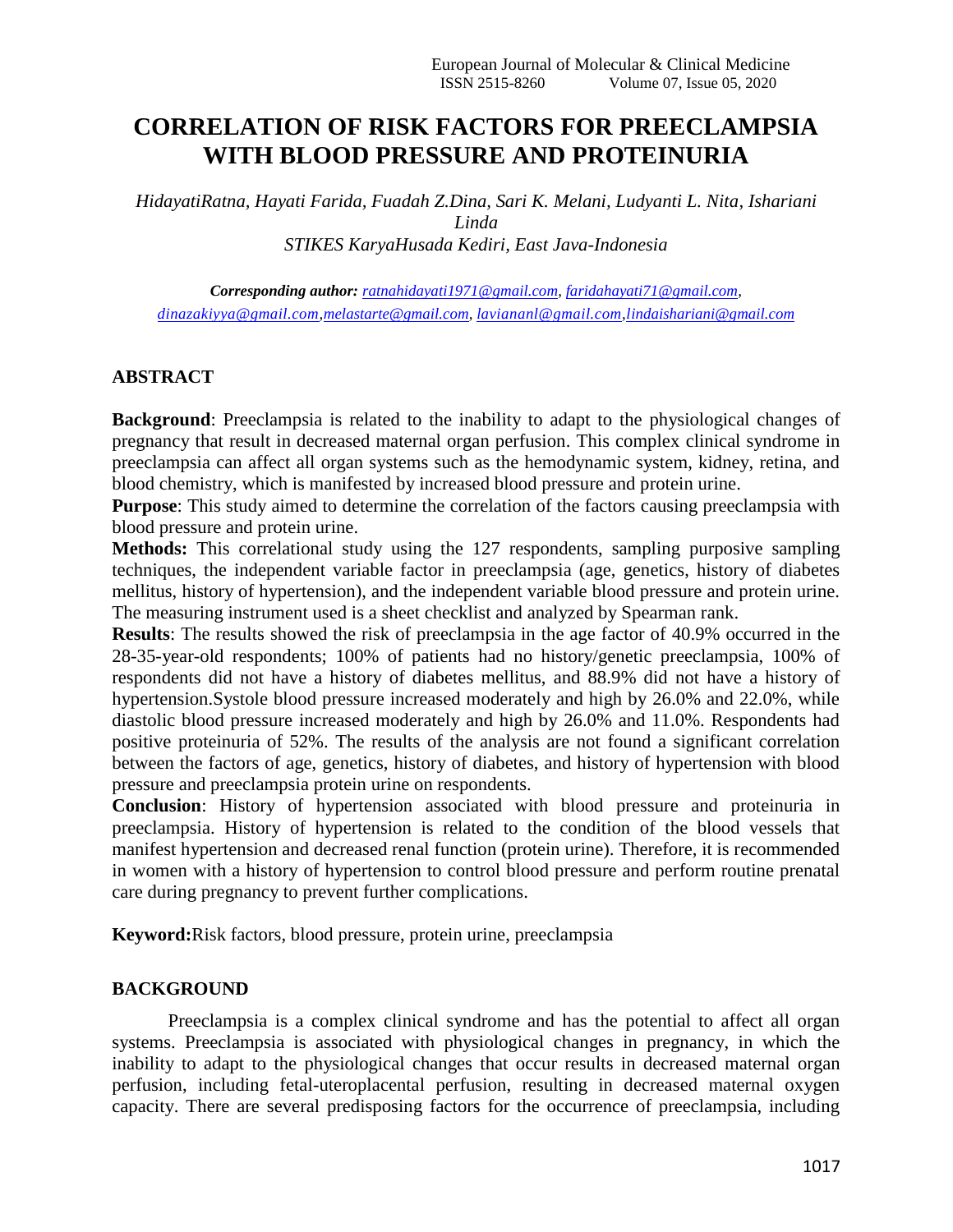age, parity, genetic factors, diet, environment, socio-economics, chronic hypertension, and hyperplacentosis<sup>1</sup>. Literature studies conducted in Indonesia between 2008-2018 have identified factors associated with preeclampsia, namely maternal characteristics, pregnancy history, body weight, chronic disease history, knowledge, and history of contraception. : This report on the risk factors for preeclampsia is expected to be used as a basis for analyzing preeclampsia prevention programs and determining more appropriate management of pregnant women with preeclampsia<sup>2</sup>.Predict preeclampsia risk factors helps in preventive treatment and early detection and early intervention of complications of preeclampsia will reduce the impact on the fetus and the mother

## **OBJECTIVE**

In the early stages of this study, the researchers are interested in examining risk factors for preeclampsia correlation with blood pressure and protein urine in patients with preeclampsia in hospitals Pare.

#### **METHODS**

This study used a correlational design with a sample of 127 respondents in April 2019 at Pare Hospital, Kediri Regency. The research instrument was a checklist sheet and analyzed with the Spearman rank. This research has received ethical approval from the Health Research Ethics Commission no. 22/EC/STIKES/KH/04/2019.

| <b>Table 1. Characteristics of The Women</b> |                        |     |               |  |  |
|----------------------------------------------|------------------------|-----|---------------|--|--|
| N <sub>0</sub>                               | <b>Characteristics</b> | n   | $\frac{0}{0}$ |  |  |
| 1                                            | Education              |     |               |  |  |
|                                              | Elementary             | 70  | 55,1          |  |  |
|                                              | school/Junior high     |     |               |  |  |
|                                              | school                 | 42  | 33,3          |  |  |
|                                              | Senior High School     | 15  | 11,8          |  |  |
|                                              | College                |     |               |  |  |
| $\overline{2}$                               | Profession             |     |               |  |  |
|                                              | Housewife              | 80  | 63,0          |  |  |
|                                              | Farmers                | 14  | 11,0          |  |  |
|                                              | Entrepreneur           | 24  | 19,0          |  |  |
|                                              | Teacher                | 5   | 3,9           |  |  |
|                                              | <b>Nurse</b>           | 4   | 3,1           |  |  |
| 3                                            | <b>Marital</b> status  |     |               |  |  |
|                                              | Not married            | 5   | 3,9           |  |  |
|                                              | Married                | 122 | 96,1          |  |  |

# **RESULTS**

The majority of respondents' characteristics are elementary/junior high school education with 70 respondents (55.1%), high school education with 42 respondents (33.3%), and an undergraduate degree with 15 respondents (11.8%). While the majority of jobs are housewives (IRT) with 80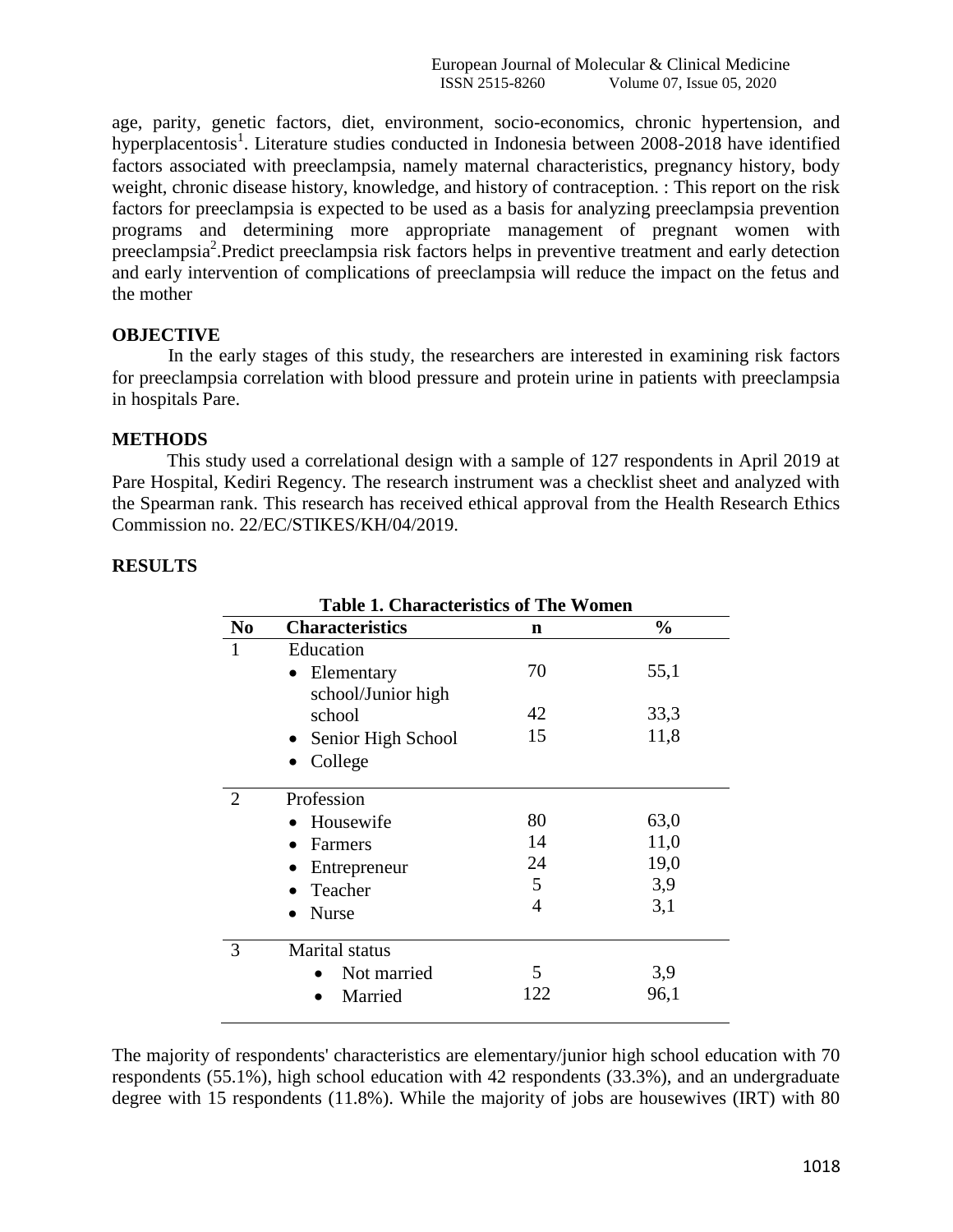respondents (63.0%), self-employed 24 respondents (19.0%), farmers 14 respondents (11.0%), 5 teachers as teachers (3, 9%) and nurses as many as 4 respondents (3.1%).

| <b>Table 2.</b> Risk factors for preeclampsia |                                     |     |      |  |  |  |
|-----------------------------------------------|-------------------------------------|-----|------|--|--|--|
| N <sub>0</sub>                                | Variable                            | n   | $\%$ |  |  |  |
|                                               | Age                                 |     |      |  |  |  |
|                                               | 1. $\langle 20 \rangle$ years       | 9   | 7,1  |  |  |  |
|                                               | 2. 20-27 years                      | 28  | 22,0 |  |  |  |
|                                               | 3. 28-35 years                      | 52  | 40,9 |  |  |  |
|                                               | 4. $>$ 35 tahun                     | 38  | 30,0 |  |  |  |
| 2                                             | History of preeclampsia             |     |      |  |  |  |
|                                               | 1. There is a history               |     |      |  |  |  |
|                                               | 2. There is no history              | 127 | 100  |  |  |  |
| 3                                             | <b>History of Diabetes mellitus</b> |     |      |  |  |  |
|                                               | 1. There is a history               |     |      |  |  |  |
|                                               | 2. There is no history              | 127 | 100  |  |  |  |
| 4                                             | History of Hypertension             |     |      |  |  |  |
|                                               | 1. There is a history               | 14  | 11,1 |  |  |  |
|                                               | 2. There is no history              | 113 | 88,9 |  |  |  |

# **Identification of Risk Factors for Preeclampsia**

The results of the study were found in preeclamptic mothers, they were mostly 28-35 years old as many as 52 respondents (40.9%), while those aged> 35 years were 38 respondents (30.0%), 20-27 years as many as 22 respondents (22, 0%), and <20 years as many as 9 respondents (7.1%). Of all respondents (100%) previously none had a history of preeclampsia and diabetes mellitus. Meanwhile, 14 respondents (11.1%) had a history of hypertension and 113 respondents (88.9%) had no history of hypertension.

# **Identification of Blood Pressure At Preeclampsia**

|             | <b>Table 3.</b> Blood Pressure in Patients with Preeclampsia |                          |    |      |  |  |
|-------------|--------------------------------------------------------------|--------------------------|----|------|--|--|
|             | N <sub>0</sub>                                               | <b>Blood Pressure</b>    | n  | %    |  |  |
|             |                                                              | Systolic blood pressure  |    |      |  |  |
|             |                                                              | 1. Normal                | 66 | 52,0 |  |  |
|             |                                                              | 2. Moderate              | 33 | 26,0 |  |  |
|             |                                                              | 3. High                  | 28 | 22,0 |  |  |
| $2_{\cdot}$ |                                                              | Diastolic blood pressure |    |      |  |  |
|             |                                                              | 1. Normal                | 80 | 63,0 |  |  |
|             |                                                              | 2. Moderate              | 33 | 26,0 |  |  |
|             |                                                              | 3. High                  | 14 | 11,0 |  |  |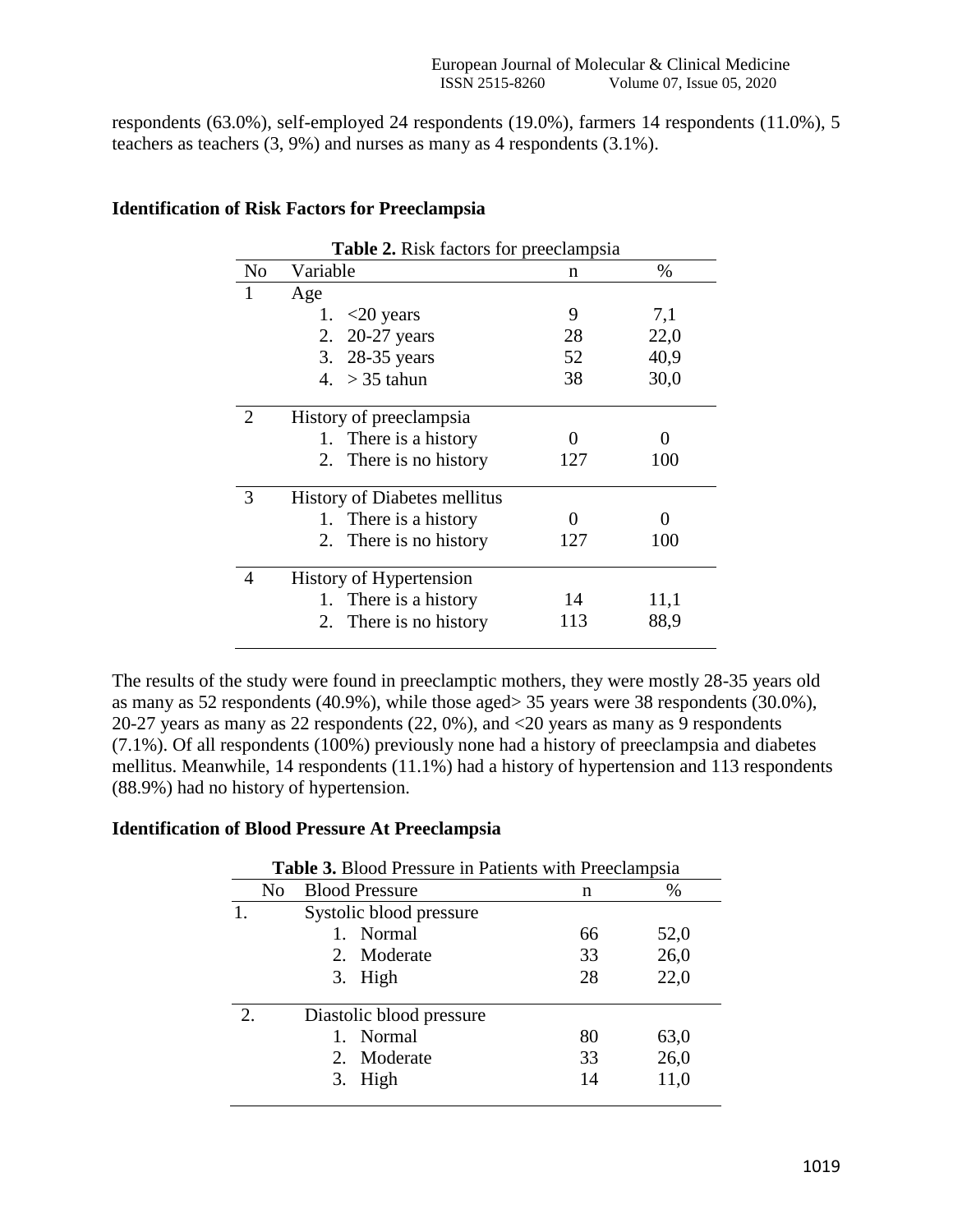The research found systole blood pressure maternal preeclampsia, which has normal systole pressure values were 66 (52.0%), moderate hypertension systole 33 respondents (26.0%), and hypertension high systole 28 respondents (22.0%). Whereas in diastolic blood pressure, respondents who had normal diastolic blood pressure values of 80 (63.0%), moderate hypertension diastole 33 respondents (26.0%), and high diastolic hypertension 14 respondents  $(11.0\%)$ .

## **Identification of Protein Urine in Patients with Preeclampsia**

| <b>Table 4.</b> Protein Urine in Patients with Preeclampsia |              |     |      |  |  |
|-------------------------------------------------------------|--------------|-----|------|--|--|
| N <sub>0</sub>                                              | Proteinurine | n   | $\%$ |  |  |
|                                                             | 1. Negatif   | 61  | 48,0 |  |  |
|                                                             | $2. + 1$     | 28  | 22,1 |  |  |
|                                                             | $3. +2$      | 5   | 3,9  |  |  |
|                                                             | $4. + 3$     | 19  | 15,0 |  |  |
|                                                             | $5. + 4$     | 14  | 11,0 |  |  |
| Total                                                       |              | 127 |      |  |  |

The results of the study on preeclamptic mothers, 61 respondents (48.0%) protein urine levels were negative  $(-)$ , 28 respondents  $(22.1\%)$  protein urine levels were positive  $(+1)$ , 5 respondents  $(3.9\%)$  protein urine levels were positive  $(+ 2)$ , 19 respondents  $(15.0\%)$  protein urine content was positive  $(+3)$ , 14 respondents  $(11.0\%)$  protein urine content was positive  $(+4)$ .

|                        |                   |        | Age   |                | History of        |                             | History of |          |              | History of |
|------------------------|-------------------|--------|-------|----------------|-------------------|-----------------------------|------------|----------|--------------|------------|
| <b>Causing Factors</b> |                   |        |       | preeclampsia   |                   | <b>Diabetes</b><br>mellitus |            |          | Hypertension |            |
|                        |                   |        | Mea   | <b>SD</b>      | $\left( -\right)$ | $(+)$                       | $(-)$      | $^{(+)}$ | $(\text{-})$ | $^{(+)}$   |
|                        |                   |        | n     |                |                   |                             |            |          |              |            |
| Systolic               | Mea               | 152,96 | 31,3  | 7,0            | 127               | $\Omega$                    | 127        | $\Omega$ | 133          | 14         |
| blood                  | $\mathbf n$       |        | 3     | $\overline{4}$ | (100%             | (0%                         | (100%      | (0%      | (88,9%       | (11,1%     |
| pressure               | <b>SD</b>         | 18,77  |       |                |                   |                             |            |          |              |            |
|                        | pV                |        | 0,658 |                | 0,458             |                             | 0,458      |          |              | 0,032      |
|                        |                   |        |       |                |                   |                             |            |          |              |            |
| Diastolic              | Mea               | 93,33  | 31,3  | 7,0            | 127               | $\overline{0}$              | 127        | $\Omega$ | 133          | 14         |
| blood                  | $\mathbf n$       |        | 3     | $\overline{4}$ | (100%             | (0%                         | (100%      | (0%      | (88,9%       | (11,1%     |
| pressure               | <b>SD</b>         | 10,00  |       |                |                   |                             |            |          |              |            |
|                        | pV                |        | 0,431 |                | 0,321             |                             | 0,321      |          |              | 0,032      |
| Proteinurin            | $\left( -\right)$ | 61     | 31,3  | 7,0            | 127               | $\theta$                    | 127        | $\theta$ | 133          | 14         |
| e                      |                   | (48,0% | 3     | $\overline{4}$ | (100%             | (0%                         | (100%      | (0%      | (88,9%       | (11,1%     |
|                        |                   |        |       |                |                   |                             |            |          |              |            |

| Table 5. Correlation Analysis of Preeclampsia Causing Factors and Blood Pressure and |
|--------------------------------------------------------------------------------------|
| <b>Protein urine in Patients with Preeclampsia</b>                                   |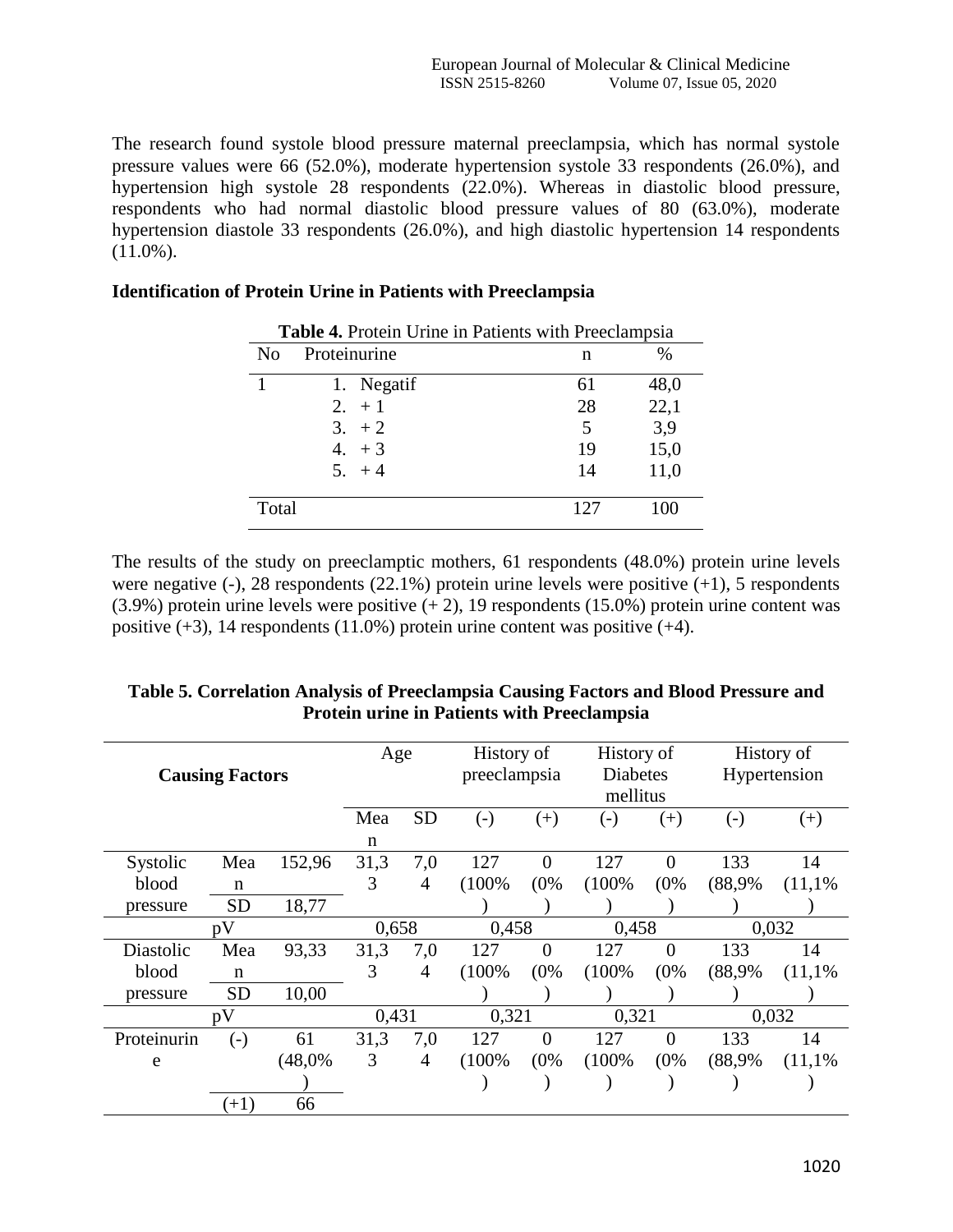| s/d   | (52,0% |       |       |       |       |
|-------|--------|-------|-------|-------|-------|
| $+4)$ |        |       |       |       |       |
| nV    |        | 0,658 | 0,458 | 0,458 | 0,032 |

 The results showed an average blood pressure of 152.96 mmHg systole and diastole 93.33 mmHg. At the risk factor for a mean age of 31.33 years, there was no significant relationship between age and blood pressure, either systole or diastole. Likewise, the risk factors for a history of preeclampsia and diabetes mellitus were also not found to be significant, but there was a significant relationship (0,032) between a history of hypertension and an increase in blood pressure, both systole, and diastole. The results of the correlation analysis between the causes of preeclampsia and protein urine found a significant relationship (0.032) with a history of hypertension.

## **DISCUSSION**

The results of this study found that almost half of the preeclamptic respondents (40.9%) were between the ages of 28-35 years. The age range of patients is almost by the findings of Khuzaiyah in 2016, which has reported that more cases of preeclampsia occur at the age of 20-35 years by  $68.8\%$ <sup>3</sup>. Likewise, Manuaba reported that in 2017, preeclampsia cases were more often found in pregnant women aged 20-35 years of  $64.61\%$ <sup>4</sup>. Whereas severe preeclampsia mostly occurs at the age of 31-35 years, housewives work, primigravida, nutritional status with obesity category, and previous history of hypertension are not found<sup>5</sup>. Different opinions with other experts who reported that preeclampsia occurs more frequently at too young an age of <20 years of age are too old or> 35 years. Mothers aged> 35 years are 6 times more likely to suffer from preeclampsia<sup>6</sup>. The same opinion also reports that age> 30 years, preobese, obese, primiparous, early age of menarche can be used as significant predictors for the development of preeclampsia<sup>7</sup>. Meanwhile, the risk of preeclampsia occurs at too young or <20 years of age and the risk is more increased in women who were born to their mothers at the age of  $\langle 20 \rangle$  years<sup>8</sup> and in the age group who are too young or old<sup>8</sup>. At age too young, a female reproductive organ is not yet ready for fetal growth and development is supported with nutritional problems in young mothers at risk of abortion and hypertension. While women above 35 years of age the risk of preeclampsia was supported by a theory that explains that with increasing age, the degenerative process will occur as well as bone loss and narrowing of blood vessels that increase the risk of chronic hypertension. Women with the risk of chronic hypertension will have a greater risk of developing preeclampsia $9,10$ .

In this study, there were no risk factors for preeclampsia in the history of the respondent of his biological mother or grandmother's history of respondents. In contrast to the findings of Saraswati and Mardiana in 2017 who said there was a significant relationship between a history of preeclampsia (genetic) and the risk of preeclampsia<sup>11</sup>. Analysis of a group of pregnant women in Sweden showed that the risk of preeclampsia was due to paternal factors in 13% of cases, which was associated with genetic interactions with the mother's genetic factors. The fetal HLA-G variant from the father increases immune incompatibility with the mother and is also significantly associated with preeclampsia in multigravida pregnancies<sup>12</sup>. Using a candidate gene approach, the focus has been on genes likely to be involved in the final systemic stage of the disorder particularly genes affecting endothelial function (eg, renin-angiotensin system), the oxidative stress, and thrombophilia pathways<sup>13</sup>.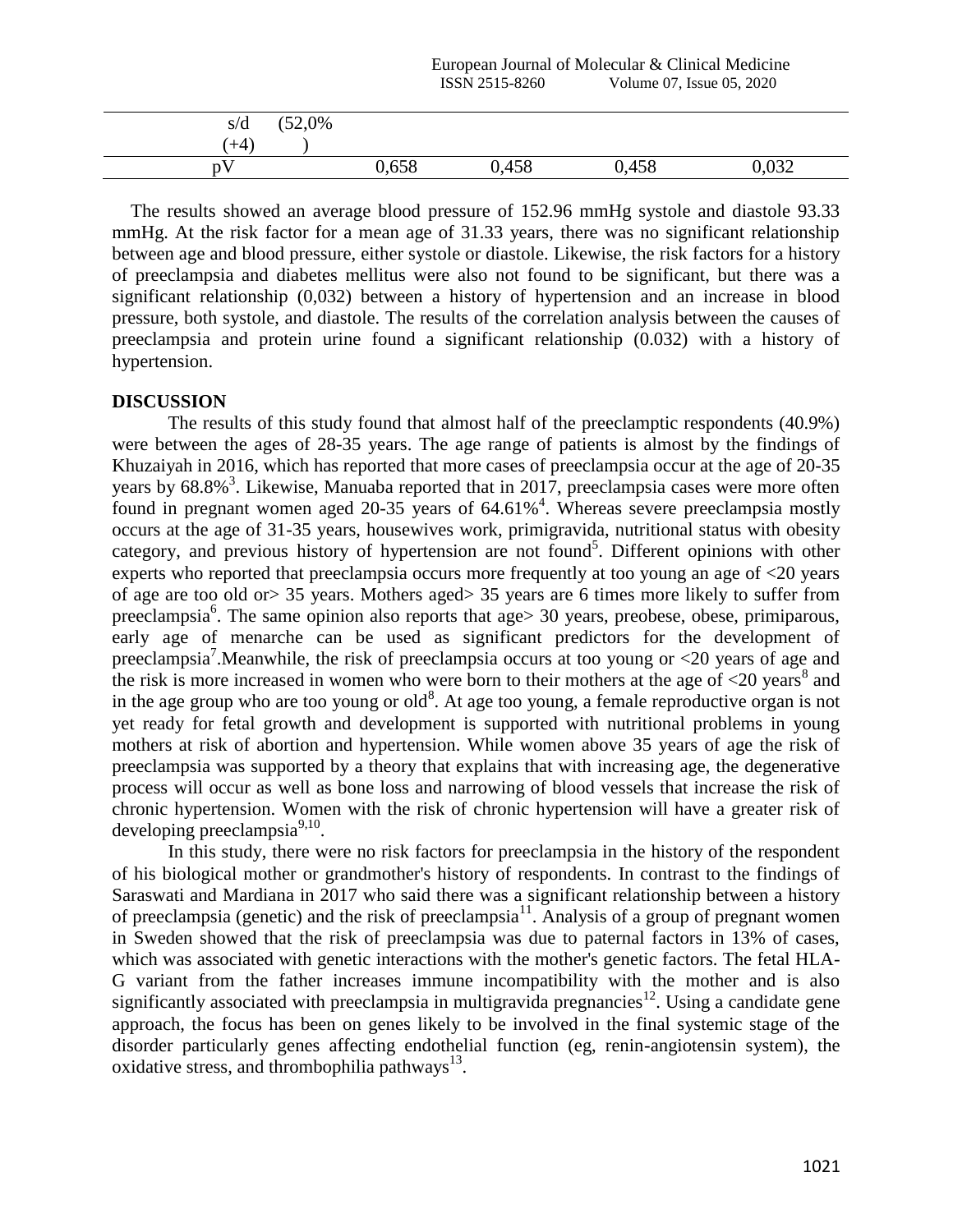Researchers also found no history of diabetes mellitus and hypertension among respondents. Following the reported Saraswati and Mardiana 2017, which found no significant association between the risk of diabetes mellitus and a history of hypertension in patients with preeclampsia<sup>11</sup>. Likewise, the findings Anggraini et al  $2017$  in which a history of diabetes mellitus is not a risk factor for preeclampsia, but a history of hypertension is a factor associated with preeclampsia<sup>14</sup>. Different opinions state that there are five high-risk factors associated with preeclampsia. The following sequence of risk factors is by the Odds Ratio (OR) value: the history of hypertension (OR = 7,487), advanced age (OR = 6.321), high blood lipids (OR = 5.578), body mass index (OR = 5.412), and history of diabetes. mellitus (OR =  $4.568$ )<sup>15</sup>. There are similarities between the pathophysiology of preeclampsia and insulin resistance, namely endothelial dysfunction, atherosclerosis, and inflammation. Pregestational insulin resistance or women who have developed insulin resistance before pregnancy or have a higher degree of insulin resistance during pregnancy play a co-adjuvant role in the development of preeclampsia<sup>16</sup>. Preeclampsia affects 2-7% of pregnancies in non-diabetic women but women with a history of type 1 diabetes, type 2 diabetes, and gestational diabetes can increase the risk of preeclampsia in developed countries. Known risk factors for preeclampsia in women with type 1 and type 2 diabetes include nulliparity, maternal old age, and poor blood sugar control<sup>16</sup>.

At the time of the study, systolic and diastolic blood pressure by more than half of the respondents are already in the normal state (52% and 63%). While that is still moderate and high in systole by 26.0% and 22%, in diastole by 26.0% and 11.0%. Instead, Ayatollah et al 2019 respondents reported that hypertension and preeclampsia as much as 59.3% and that do not develop preeclampsia as much as  $40.7\%$ <sup>17</sup>. While that does not have a history of hypertension and preeclampsia  $44.2\%$  and that did not develop preeclampsia as much as  $95.8\%$ <sup>18</sup>. High blood pressure or hypertension in pregnancy signifies extra pressure on the work of the heart and kidneys so that it risks reducing the flow of nutrients to the placenta and fetus, which results in stunted fetal growth or Intra Uterine Growth Restriction (IUGR) and low birth weight, placental abruption and preterm birth $^{19,28}$ .

Protein urine levels indicate a leak protein in the urine due to a decrease in the glomerular filtration rate (GFR). The discovery of proteinuria at gestational age less than 20 weeks indicates the presence of kidney disease that has been suffered before pregnancy. Meanwhile, the discovery of proteinuria at gestational age for more than 20 weeks indicates preeclampsia $^{20,27}$ . Proteinuria in pregnancy is also found in conditions of primary or secondary kidney disorders due to systemic disorders such as Diabetes Mellitus and hypertension<sup>21</sup>. Not all the results of this study are the same as the previous theory, it is evident from preeclampsia respondents found that 48.0% of them did not experience proteinuria, while 52.0% experienced positive proteinuria (+1  $- +4$ ).

This study found a significant relationship between a history of hypertension and positive urine protein with blood pressure (both systole and diastole), following the findings of Karkata in 2016 and Mutiara et al., In 2018 which reported more relationships with preeclampsia risk factors such as age (p -valued 0,000), the relationship between pregnancy (p-value 0,000), the relationship of parity with blood pressure (p-value 0,000), urine protein (p-value 0.014), history of diabetes mellitus (p-value=0,000), none multiple pregnancy relationship (p-value =  $0.607$ <sup>22,23,26</sup>. The most dominant multivariate results with the incidence of blood pressure and urine protein were age with blood pressure beta (0.499) and urine beta-protein (0.38). This is in line with the theory that the increase in urine protein in preeclampsia is caused by blood vessel resistance. The renal blood flow and glomerulus filtration rate (GFR) in preeclampsia patients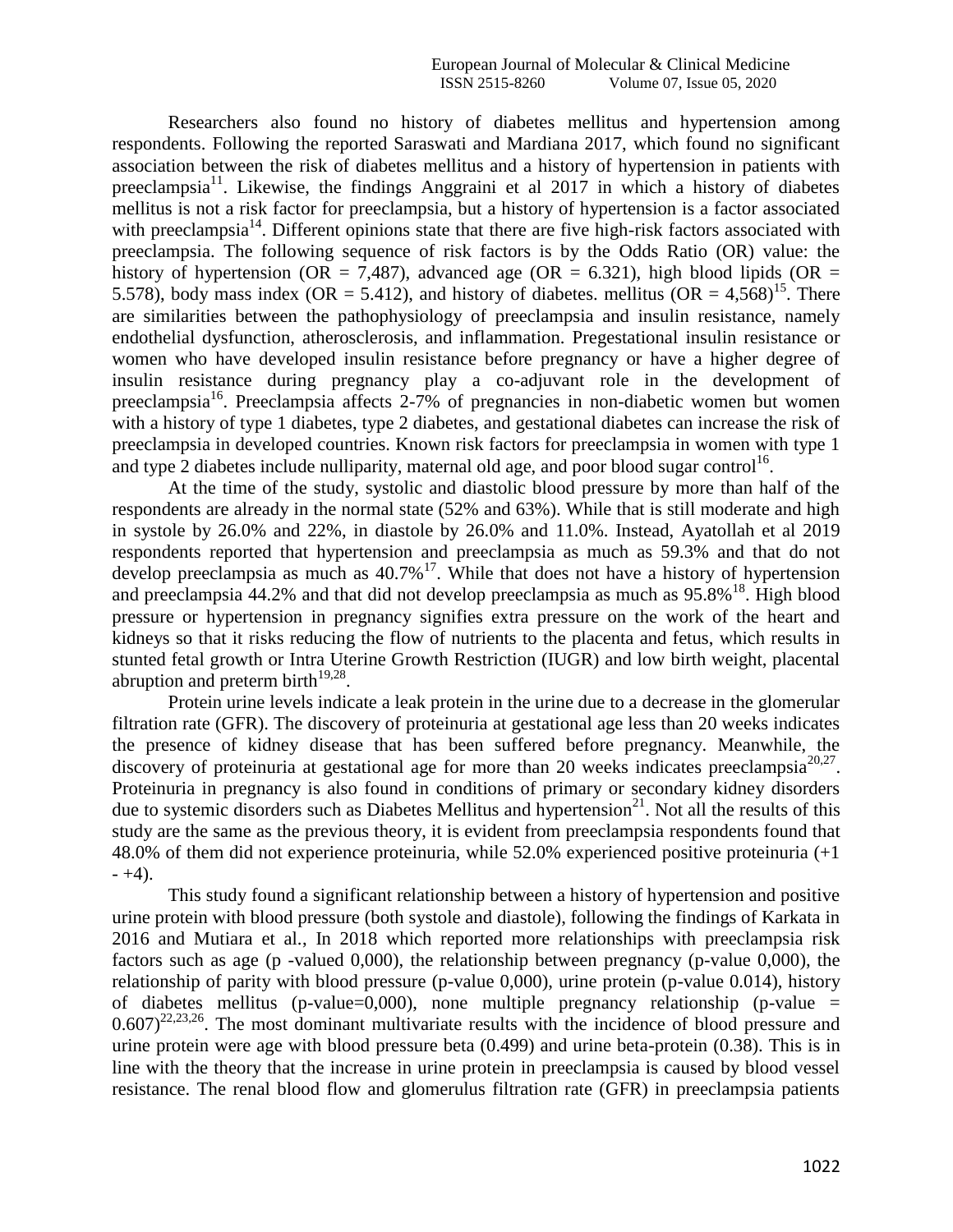European Journal of Molecular & Clinical Medicine ISSN 2515-8260 Volume 07, Issue 05, 2020

are lower than in patients with normal pregnancies of the same gestational age. The decrease in renal blood flow is caused by constriction in afferent blood vessels which can cause damage to the glomerular membrane and then increase the permeability of the protein resulting in proteinuria. Vascular resistance causes an increase in vascular resistance and decreases blood supply including the uteroplacental circulation $24.25$ .

# **CONCLUSION**

Of the four factors causing preeclampsia are age factor, history of preeclampsia (genetic), history of diabetes mellitus, and history of hypertension, which correlates with blood pressure and proteinuria is a historical factor of hypertension. The history of hypertension is related to the condition of blood vessels that have constriction so that it manifests hypertension and decreased renal function (protein urine).Therefore, it is recommended in women who have a history of hypertension to control blood pressure before deciding to get pregnant or do regular antenatal care while pregnant to prevent further complications.

#### **ACKNOWLEDGMENTS**

Thank you for the research funding assistance from STIKES KaryaHusada Kediri, especially the Nursing Program Study and the research team for their cooperation so far.

# **CONFLICTS OF INTEREST**

We do not have any conflict of interest in research

#### **REFERENCES**

- 1. Rana, S., Lemoine, E., Granger, J., & Karumanchi, S. A., 2019. Preeclampsia: Pathophysiology, Challenges, and Perspectives. Circulation Research, 124(7), 1094– 1112.
- 2. Setyawati, A., Widiasih, R., &Ermiati.,2018. Factors Related to The Incidence of Preeclampsia in Indonesia. Indonesian NursingJournal, 2(1), 32–40.
- 3. Khuzaiyah.S, Anies dan Wahyuni.S. (2016). Karakteristik Ibu Hamil Preeklampsia. Jurnal Ilmiah Kesehatan (JIK) Vol IX No. 2September 2016 ISNN: 1978-3167.
- 4. Manuaba.I B G F, dan Putu Dyah W., 2017. Gambaran Kasus Preeklampsia Dengan Penanganan Konservatif di Instalasi Gawat Darurat Rumah Sakit Umum Pusat Sanglah, Denpasar-Bali Tahun 2013. E-Jurnal Medika Vol. 6 No. 10 Juni 2017 ISSN: 2303-1395.
- 5. Giovanna E Lombo, F.W.W.L.S.M., 2017. Characteristics of Pregnant Women with Preeclampsia in RSUP Prof Dr. R. D. Kandou Manado. JurnalKedokteranKlinik (JKK) 1.
- 6. Quan, LM, Xu, QL, Zhang, GQ, Wu, LL, & Xu, H.,2018. Analysis of preeclamsia risk factors and predictions based on the combined biochemical index. Kaohsiung Journal of Medical Sciences, 34(2), 109-112.
- 7. Verma, MK, Kapoor, P., Yadav, R., & Manohar, RK., 2017. Risk Factor Assessment for Preectomy: Case Control Study. International Journal of Medicine and PublicHealth, 7 (3), 172–177.
- 8. Asmana, S.K., Yahredi, Hilbertina, N., 2016. ArtikelPenelitianHubunganUsia dan ParitasdenganKejadianPreeklampsiaBerat di RumahSakitAchmadMochtar Bukit tinggiTahun. kesehatanandalas 5, 640–646.
- 9. Basso, O., Weinberg, CR, D'Aloisio, AA, & Sandler, DP., 2019. Mother's age at delivery and daughters' risk of preeclampsia. Pediatric Perinat Epidemiol. 33(2):129-136.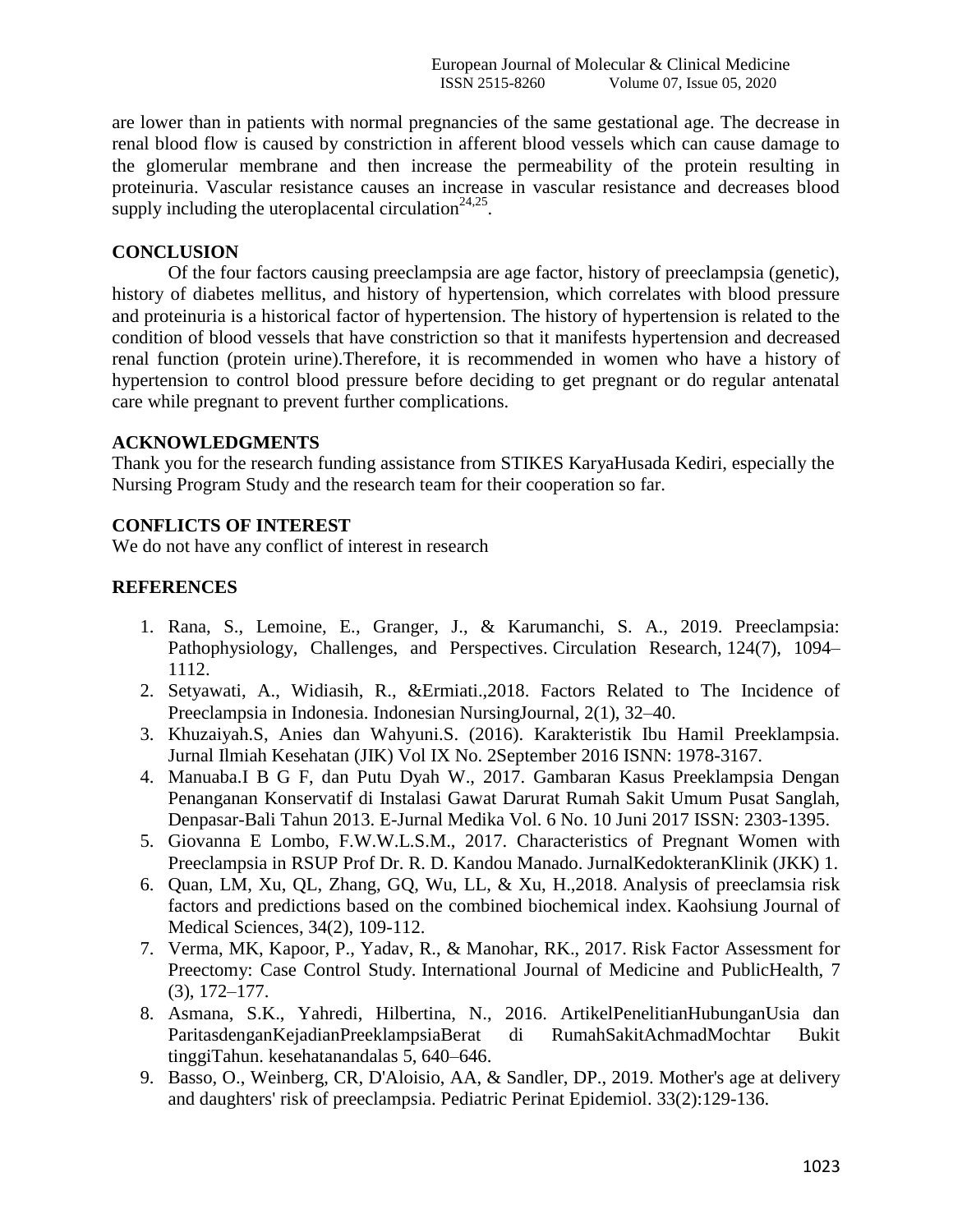- 10. Nugroho. Taufan., 2012. Patologi Kebidanan. Yogyakarta: Nuha Medika
- 11. Saraswati, N., Mardiana, M., 2017. Risk Factors Related to The Incidence of Preeclampsia in Pregnant Women (Case Study at Brebes District Hospital in 2014). UNNES Journal of Public Health 5, 90.
- 12. Galaviz-Hernandez, C., Sosa-Macias, M., Teran, E., Garcia-Ortiz, JE, & Lazalde-Ramos, BP., 2019. Father's determinant on preeclampsia. Frontiers in Physiology. Frontiers Media SA
- 13. Burton, G. J., Redman, C. W., Roberts, J. M., & Moffett, A., 2019. Pre-eclampsia: pathophysiology and clinical implications. The BMJ.
- 14. Anggraini, D.G., Tamela, P., Fitrayeni, 2014. FaktorRisikoKejadianPreeklampsia Pada Ibu Hamil Di RSUP DR.M. Djamil Padang. Jurnal Kesehatan Masyarakat Andalas 10, 38–44.
- 15. Rao, S., & Jim, B., 2018. Acute Kidney Injury in Pregnancy: The Changing Landscape for the 21st Century. Kidney International Reports. Elsevier Inc.
- 16. Valdes E, Alvaro SM, Barbara M, Mauro PC., 2012. Assessment of Pregestational Insulin Resistance as a Risk Factor of Preeclampsia. Gynecologic and Obsetric Investigation.; 77:111-116.
- 17. Ayatullah Harun, Anita, Nabila Buana Putri., 2019. Faktor yang BerhubunganTerhadapKejadianPreeklampsia di RSUD Syekh Yusuf GowaTahun 2019. Jurnal Kesehatan DelimaPelamonia. Vol 3 (1), 35-41.
- 18. DilaAulia, Rodiani dan RistiGraharti., 2019. Hubungan Diabetes MelitusdenganKejadianPreeklampsia di RSUD DR. H. Abdul MoeloekProvinsi Lampung. Periode 1 Januari - 30 Juni 2018. Medula, Volume 8, Nomor 2.
- 19. Haidar AlatasSpPD-KGH, MH., MM., 2019. Hypertension in Pregnancy. Herb-Medicine Journal, 2(2), 27–51.
- 20. Airoldi J, Weinstein L., 2007. Clinical Significance of Proteinuria in Pregnancy. ObstetGynecolSurv. Feb;62 (2): 117–24.
- 21. Maynard SE, Karumanchi SA., 2017. Angiogenic Factors and Preeclampsia. Semin Nephrol [Internet]. Jun 29;31(1):33–46.
- 22. Karkata, M.K., 2016. Risk Factors for Hypertension in Pregnancy. Indonesian Journal of Obstetrics and Gynecology 30.
- 23. Mutiara, B., Amirus, K., Aryastuti, N., Wulandari, R., &Sudirahayu, I., 2018. Analysis of Risk Factors Affecting Blood Pressure and Urine Protein in Mothers with Preeclamsia at DR. H. Abdul Moeloek Hospital Lampung Province2017. JurnalKesmas (Kesehatan Masyarakat) Khatulistiwa, 5(2), 48.
- 24. Manuaba. (2012). IlmuKebidanan, Penyakitkandungan dan KB. Jakarta: EGC.
- 25. Shabaa, R. A. H. (2020a). Detection of Malassezia species isolated from pityriasis versicolor infections in An Najaf, Iraq. Systematic Reviews in Pharmacy, 11(12), 109– 112. https://doi.org/10.31838/srp.2020.12.17
- 26. Shabaa, R. A. H. (2020b). Isolation, identification, and antifungal sensitivity testing of epidermophytonfloccosum from clinical samples. Systematic Reviews in Pharmacy, 11(12), 70–77. https://doi.org/10.31838/srp.2020.12.12
- 27. Soehardi, S., &Untari, D. (2020). The Effect Of Covid-19 Pandemic On Hotel Employees , Hotel Occopancy Rates And Hotel Tax Income In Jakarta , Indonesia. 11(12), 964–972.